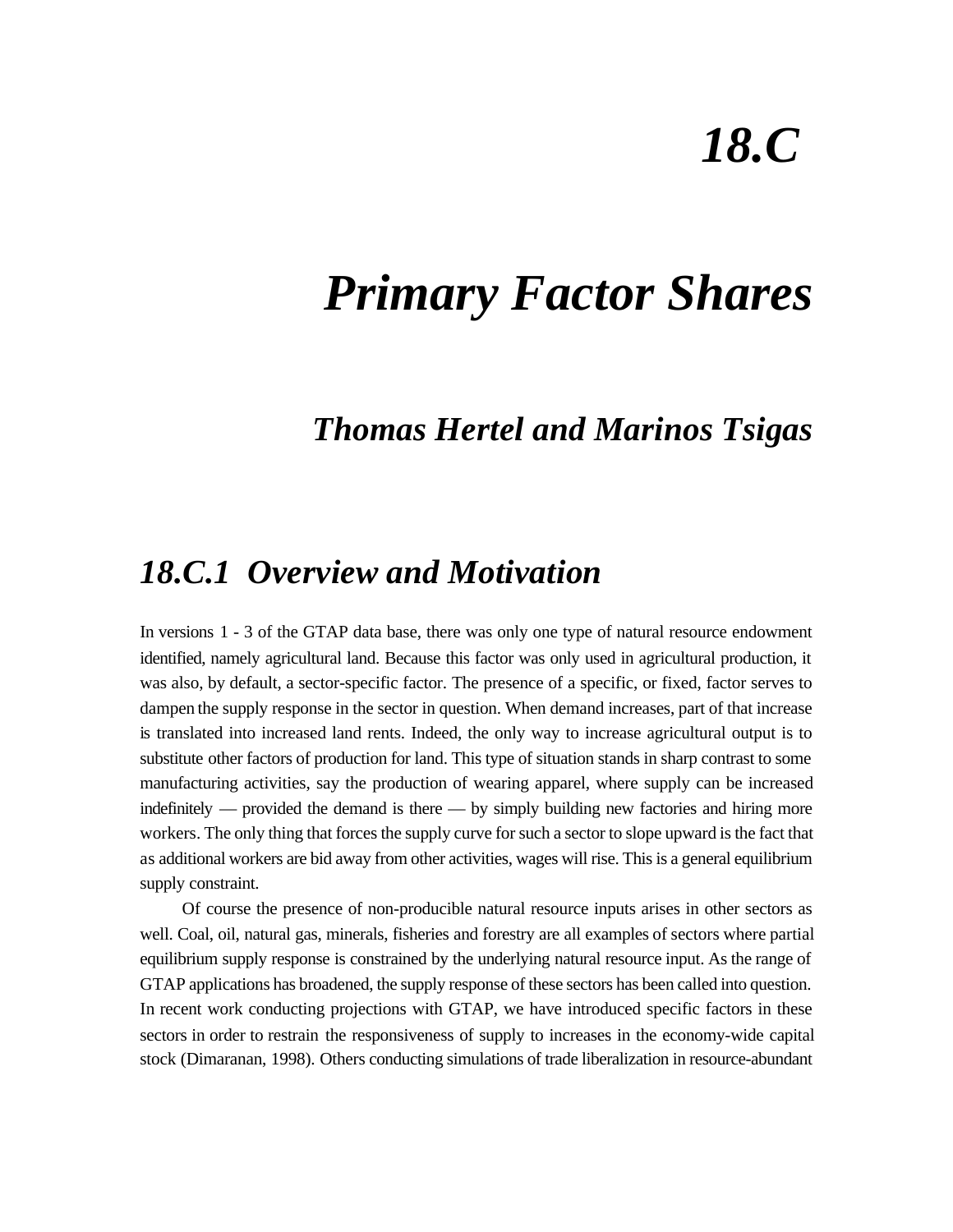economies have commented about the very large increases in production and export of extractive products following trade liberalization. It became clear that steps needed to be taken here as well.

Having identified the need to constrain supply response in the other natural resource sectors, it remains to determine how the relevant cost share was to be obtained. In the case of agriculture, a wide range of studies exist which estimate these cost shares — often as part of an econometric study of the sectoral cost function. However, such studies are not common in other natural resource sectors. Thus we decided to take a more indirect approach to the problem. We begin with the desired outcome, i.e. what is the target, partial equilibrium supply elasticity? We then compute the natural resource cost share which is implied by that target elasticity.

In partial equilibrium, with fixed prices for all mobile factors of production (non-natural resource inputs) and a fixed quantity of the natural resource input, supply response equals the negative of the own-Allen-Uzawa elasticities of substitution (AUES) for the natural resource input, so that:

$$
q \quad \& \zeta_S \quad p \tag{1}
$$

where:  $q$  and  $p$  stand for the percentage change in quantity and price of the sectoral output respectively, and  $\varsigma_{S}$ , the supply elasticity, is equal to the negative of the AUES:

$$
\varsigma_s \qquad \& \delta_{RR} \tag{2}
$$

The sectoral supply response is simply determined by the industry's ability to substitute away from the fixed factor. If  $\delta_{RR}$  ' 0, then no amount of price increase will be able to induce a supply response. But how does this Allen elasticity relate to the parameters in GTAP? This relationship is a function of the cost shares and elasticities of substitution in the nested CES production function. Specifically:

$$
\delta_{RR} \qquad \& \left( \delta_{VA} \left[ \hat{e}_{R}^{\&1} \& \hat{e}_{VA}^{\&1} \right] \% \delta_{T} \left[ \hat{e}_{VA}^{\&1} \& \hat{e}_{O}^{\&1} \right] \right) \tag{3}
$$

where  $\delta_{VA}$  corresponds to the elasticity of substitution among components of value-added and  $\delta_T$ corresponds to the elasticity of substitution between value-added and intermediates. The latter is zero in the standard GTAP model, so that the second term in parentheses falls out. The parameter  $\hat{e}_R$ corresponds to the cost share of the natural resource input.  $e_{VA}$  refers to the cost share of value added, and the last parameter,  $e_o$ , is the cost share of all inputs — or output — which is simply equal to one. Assuming  $6_{VA}$  and  $6_T$  are given by the GTAP data base, we can solve equations (2) and (3) for the natural resource share implied by a given supply elasticity. This is the general approach taken here. Of course, it may be that the required cost share exceeds the share of capital in the original data base — or even the share of all value-added! In order to eliminate such outcomes, we have taken two steps. First of all, rather than just taking the resource share out of capital (which is highly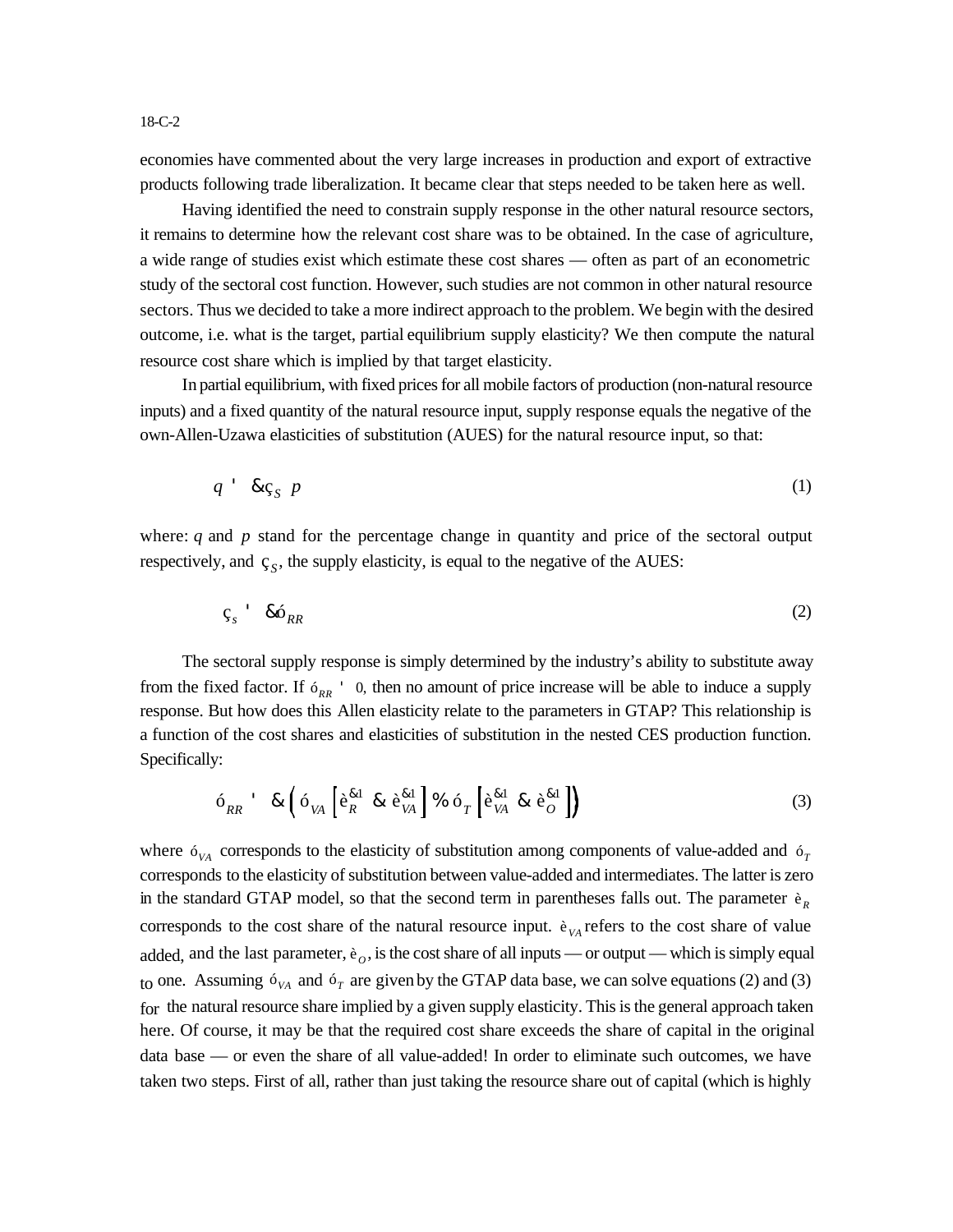volatile and may even be negative in a bad year), we take it out of all value-added. Secondly, the elasticity of substitution in value-added is reduced from its value in the version 3 data base. In version 5 we have set this value equal to 0.2. When implemented, this procedure results in less than one-third of value-added going to the natural resource input in most cases. Of course there are still a few instances where a very low share of value-added in the source data results in a much higher share of value-added being assigned to natural resource inputs. Future refinements of this approach to calibrating supply response should seek to take into account regional variation in the targeted elasticity.

## *18.C.2 Non-Agricultural, Natural Resource-Based Sectors*

*Forestry:* The first question which arises when one turns to specific sectors is: how large is the partial equilibrium supply response? In the case of forestry, we draw on econometric estimates as reported in column one of table 1 in Catimel (1996). The estimated supply elasticities are for the Canadian softwood timber industry and they range from 1.6 to 5.8, depending on the region of Canada and the nature of the product supply (e.g., logs vs. pulpwood). Discarding the high and low estimates and averaging the remaining elasticities gives a mean supply response of 2.5. This is the targeted elasticity in version 5 of GTAP, and it is imposed in every region of the data base. Therefore, equations (2) and (3) are solved for a cost share of natural resources which satisfies them in each region.

*Fisheries:* The case of fisheries is more difficult due to the fact that the response of supply to price varies depending on the management regime in place. Campbell (1996) explores this issue in considerable detail for the case of tuna. In the case of an "open access" fishery, anyone seeking to come and harvest the stock of fish can do so. Open access leads to essentially an infinite discount rate, over-fishing, and hence a very low supply response to price (0.29). On the other hand, some fisheries are managed by an industry group. When such a group operates as a single, profitmaximizing entity, supply is more responsive to price. In this type of "private management" regime, reductions in the discount rate will increase the responsiveness of supply. In the case of a zero discount rate and private management, Campbell computes a supply elasticity for tuna of 0.76. These represent the two extremes for the tuna industry. For purposes of GTAP version 5, we average the two and obtain an elasticity of supply equal to 0.525. Someone studying a question in which fisheries supply response is a crucial parameter could specify a distribution of supply elasticities, based on the Campbell study (e.g., triangular distribution with minimum value 0.29 and maximum value 0.72),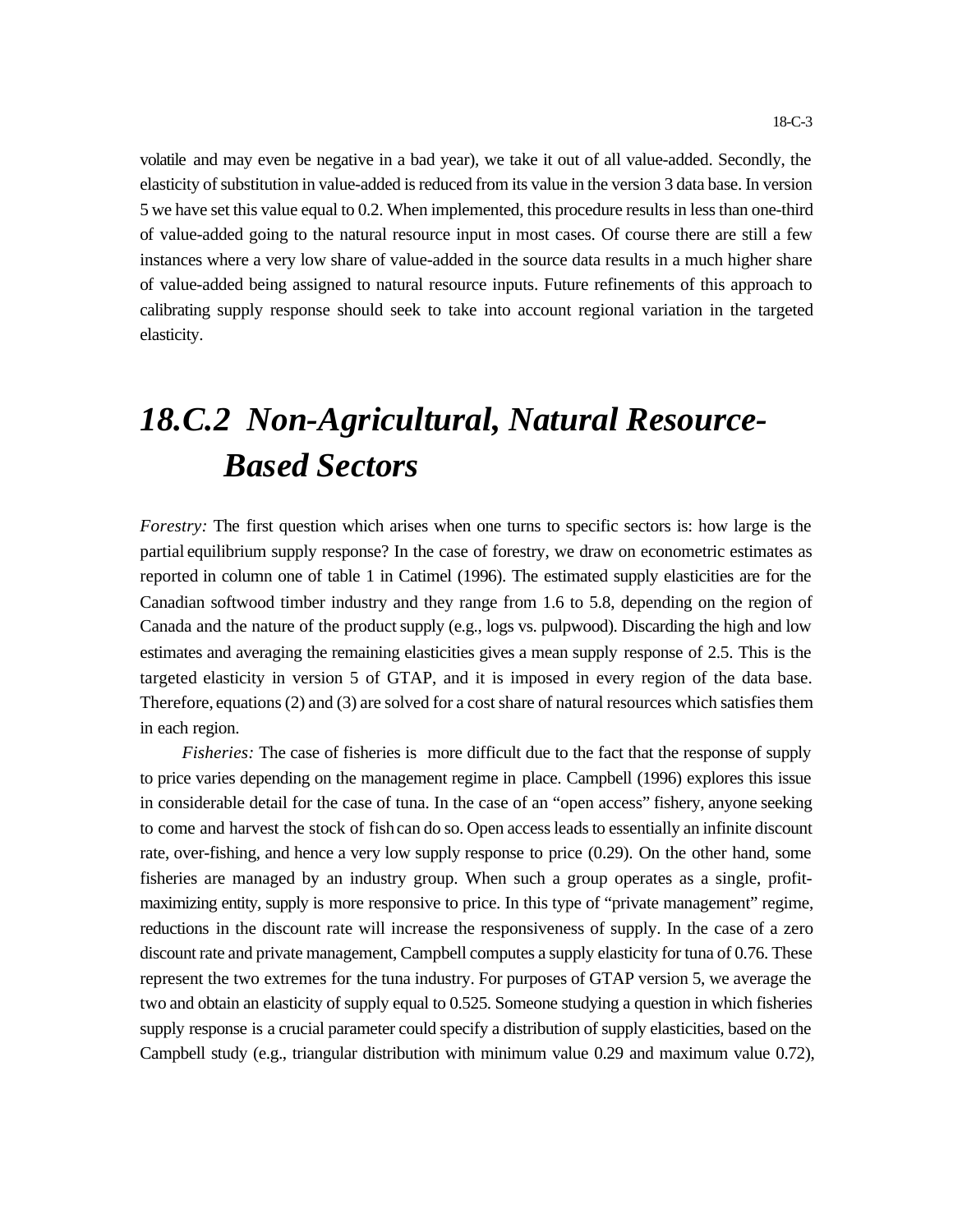thereby generating a distribution of possible outcomes (see Arndt and Pearson, 1996, for more details on how to conduct such systematic sensitivity analysis in GTAP).

*Fossil fuels and mining:* Whalley and Wigle (1991) spend considerable time studying the supply response of the fossil fuels sector in their attempt to assess the implications of taxation designed to reduce global carbon dioxide emissions. Because of the importance of this parameter to their study, they conduct a systematic sensitivity analysis for which they set the minimum value to 0.1 and the maximum to 1.5. Their central case is 0.5. This is the value which we choose as a target for version 5 of GTAP.

Unfortunately, a similar study was not available for the other mining sectors. However, in the case of many minerals, extensive deposits exist around the world and the owners are ready to bring some of these mines back on line (or temporarily shut some down) when prices rise (or fall). This suggests a higher supply response. We have adopted the value of 2.5 here, based on experience in Australia (Robert McDougall, personal communication).

### *18.C.3 Agriculture*

Having gone to the trouble to target supply response in the non-agricultural, natural resource-based sectors, we found ourselves asking whether this might not also be a good idea in the case of agriculture. Of course the situation is somewhat different here, since we have additional information in the form of independent estimates of primary factor shares (see table 18.C.1). Since these are deemed more reliable than the estimated elasticities of substitution, we adjust the latter in order to achieve the targeted supply response. Furthermore, we only target the global supply elasticity for agriculture as a whole.

What degree of supply response is appropriate for agriculture? Despite the extensive literature on this topic, the agricultural economics profession is still far from agreement. Some argue that supply response is very low, even in the long run, while others argue that once full adjustment of labor and capital has occurred, the scope for sizable responses to price changes is considerable. Given the propensity of governments to intervene in agricultural markets, the degree of supply response is much more than an academic issue. Sizable long run supply elasticities translate into high costs for government price support schemes and distorted world markets. In this study, we target a global supply response for agriculture of 1.19, based on Peterson's (1988) cross-section, international study. This is larger than what some of the supply pessimists might like, but smaller than what the supply optimists would argue for. When applied to equations (2) and (3), using average shares for world agriculture, this yields a value of  $\sigma_{VA}$   $\dot{\sigma}_{OA}$   $\sigma_{O.23}$ . This is substituted in the parameter file for the previous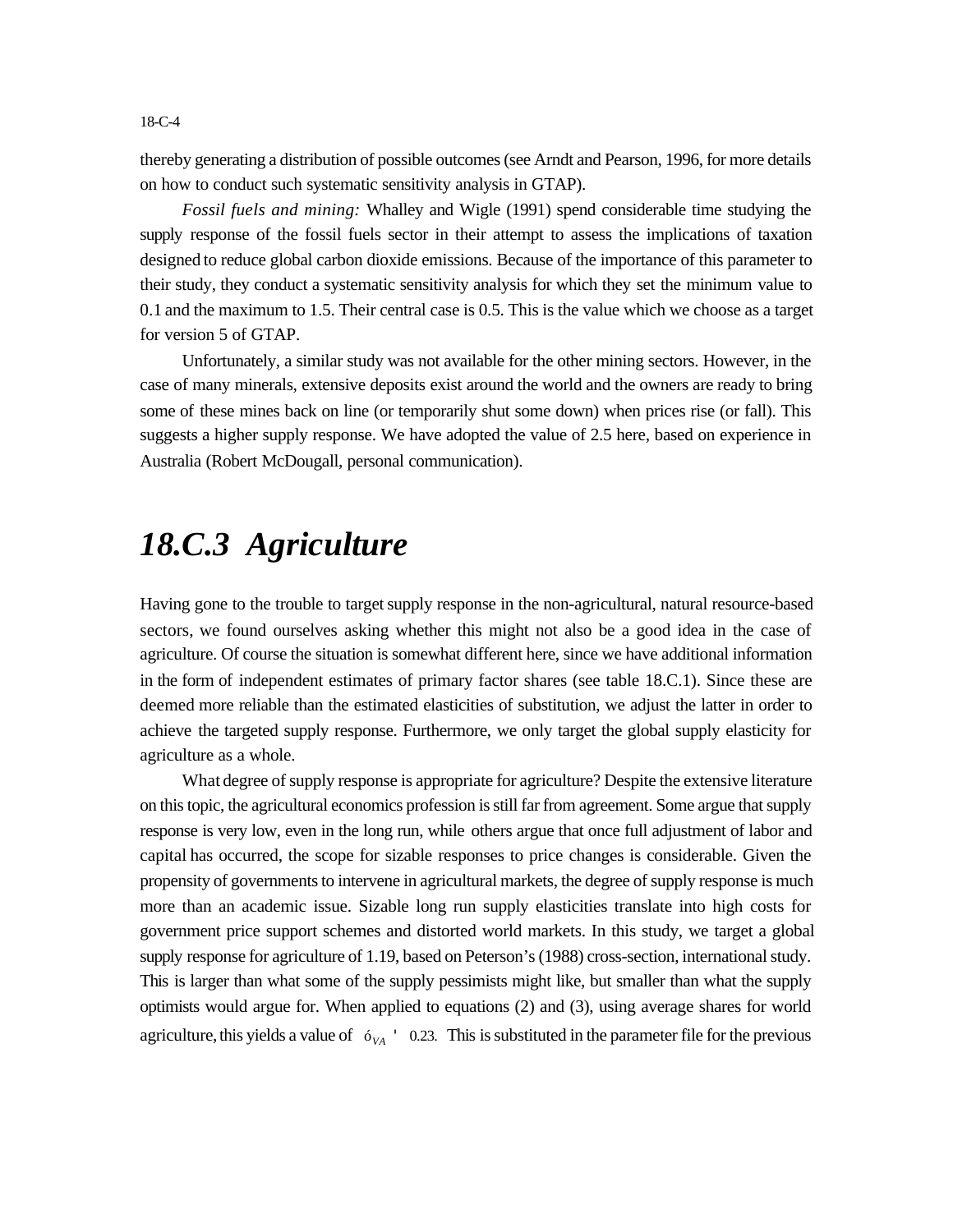value which was larger (0.56 in versions 1 - 3). This smaller elasticity of substitution in production results in a smaller agricultural supply response in models based on the version 5 data.

There are two areas of agricultural supply response where broad agreement exists. We accommodate both of them in GTAP. First of all, supply response is relatively smaller in less industrialized economies, where agriculture is less commercialized. This feature comes through in GTAP, via the overall share of value-added in costs. In Sub-Saharan Africa, where purchased inputs are far less important, the share of value-added, and hence land, is much higher than in the United States. Consider the case of rice production. The global cost share of land in this sector is about 22 percent. However, in the US and Australia, this figure is only 10 percent, whereas in India it is 28 percent and the Indonesian rice sector has a cost share of land equal to 43 percent. Based on equations (1) - (3), supply response in the US and Australia will be much higher than in India and Indonesia, given a common elasticity of substitution in production.

A second point of general agreement is that supply response at the level of individual crops is much higher than for agriculture as a whole. This makes sense, since agricultural land (and farmers as well) can shift from one crop to another much more readily than they can shift into another sector, such as wearing apparel. Since agricultural land is sector specific in the GTAP model, those who choose to disaggregate agricultural subsectors will find that this proposition also holds. Namely, the supply response of individual agricultural activities is larger than for the sector as a whole. Land is no longer a fixed factor for individual crops as it may be bid away from competing crop or grazing activities. The degree of land mobility across subsectors is determined by the elasticity of transformation (ETRAE in GTAP notation), as discussed in the GTAP book (Hertel, 1997).

### *18.C.4 Summary*

In summary, these changes substantially alter the performance of the natural resource-based sectors in applied GE models drawing on the version 5 data base. With less elastic supply, we expect larger price changes and smaller quantity changes for natural resource based products. These changes can also have macro-economic implications in economies which are heavily dependent on natural resources. Consider for example, the adjustment of an oil-exporting economy to a cut in its import tariffs. In order to pay for the increased imports, more oil must be exported. However, if supply of that product is less responsive, then the process of reestablishing external balance will be quite different. We will expect more of the adjustment to occur in the form of higher resource rents, and less in the form of higher exports and depressed product prices.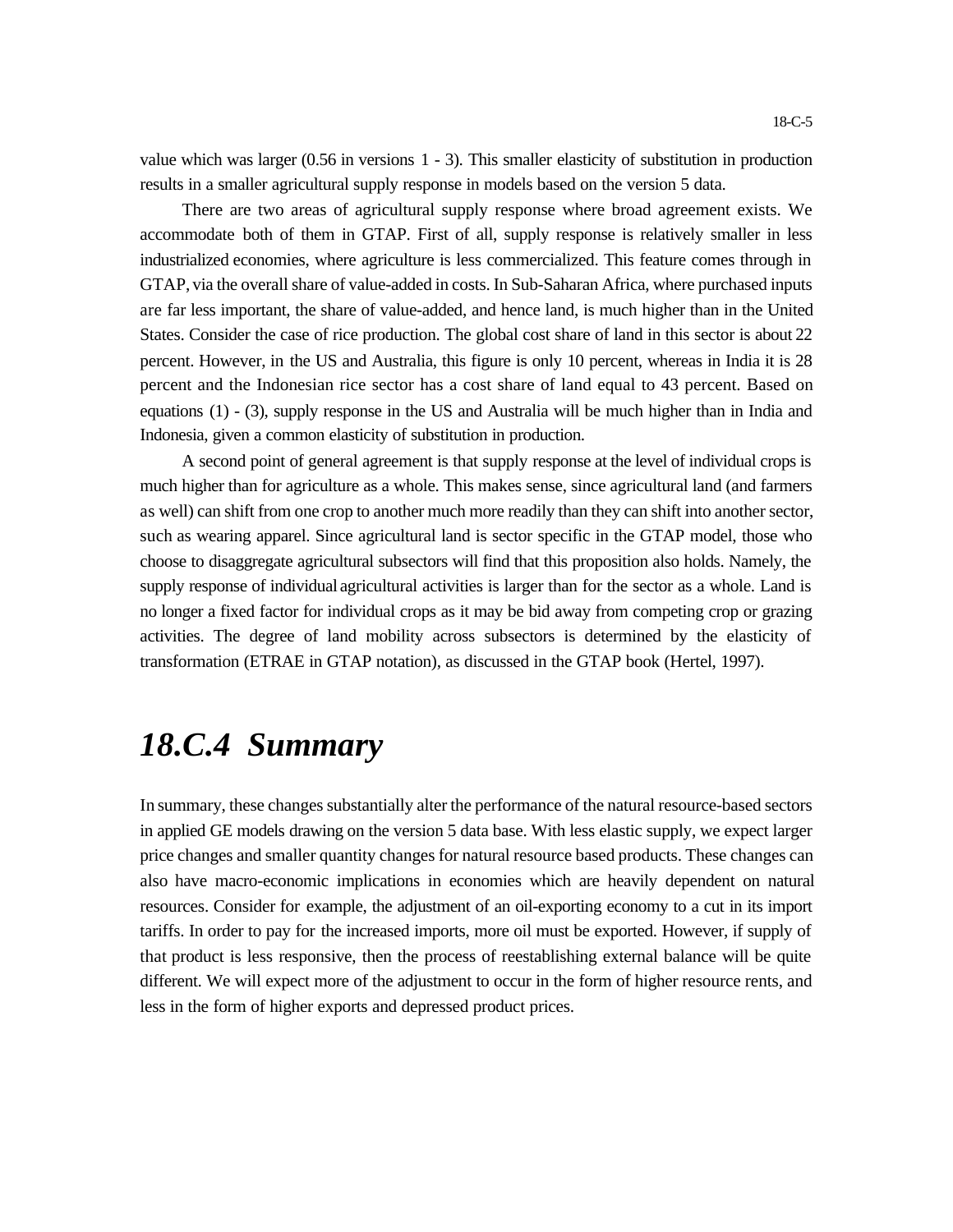18-C-6

| <b>GTAP</b><br>Region              | Land | Labor |                         | Capital Reference Document or Source Region                    |       |
|------------------------------------|------|-------|-------------------------|----------------------------------------------------------------|-------|
| <b>AUS</b>                         | 21   | 51    | 28                      | ABS I-O table for labor; Ball (1996) for others                |       |
| $\sf NZL$                          | 14   | 62    | 24                      | NZIER I-O table                                                |       |
| <b>CHN</b>                         | 29   | 59    | 12                      | <b>Martin</b> (1993)                                           |       |
| <b>HKG</b>                         | 38   | 54    | 8                       | (Taiwan)                                                       |       |
| $_{\rm JPN}$                       | 18   | 51    | 31                      | Kuroda (1995) for labor; Ball (1996) for others                |       |
| <b>KOR</b>                         | 51   | 40    | 9                       | Ban (1979)                                                     |       |
| <b>TWN</b>                         | 38   | 54    | 8                       | Lee and Chen (1979)                                            |       |
| $\mathbb{IDN}$                     | 51   | 42    | 7                       | OECD (1993)                                                    |       |
| <b>MYS</b>                         | 51   | 42    | 7                       | OECD (1993)                                                    |       |
| PHL                                | 41   | 55    | $\overline{\mathbf{4}}$ | Crisostomo and Barker (1979)                                   |       |
| $SGP$                              | 51   | 42    | 7                       | (Thailand)                                                     |       |
| <b>THA</b>                         | 51   | 42    | 7                       | OECD (1993)                                                    |       |
| <b>VNM</b>                         | 51   | 42    | $\tau$                  | (Thailand)                                                     |       |
| BGD                                | 44   | 38    | 18                      | (India)                                                        |       |
| $\mathbb{I}\mathbb{N}\mathbb{D}$   | 44   | 38    | 18                      | Chadha, et al. (1997)                                          |       |
| <b>LKA</b>                         | 44   | 38    | 18                      | (India)                                                        |       |
| <b>XSA</b>                         | 44   | 38    | 18                      | (India)                                                        |       |
| CAN                                | 17   | 39    | 44                      | Narayanan and Kizito (1992)                                    |       |
| <b>USA</b>                         | 28   | 38    | 34                      | Ball (1988) for labor; Ball (1996) for others                  |       |
| <b>MEX</b>                         | 28   | 47    | 25                      | Haley (1991) for South America                                 |       |
| <b>XCM</b>                         | 28   | 47    | 25                      | Haley (1991) for South America                                 |       |
| <b>COL</b>                         | 28   | 47    | 25                      | Haley (1991) for South America                                 |       |
| PER                                | 28   | 47    | 25                      | Haley (1991) for South America                                 |       |
| <b>VEN</b>                         | 28   | 47    | 25                      | Haley (1991) for South America                                 |       |
| <b>XAP</b>                         | 28   | 47    | 25                      | Haley (1991) for South America                                 |       |
| <b>ARG</b>                         | 28   | 47    | 25                      | Haley (1991) for South America                                 |       |
| <b>BRA</b>                         | 16   | 24    | 60                      | Brandao et al. (1994)                                          |       |
| <b>CHL</b>                         | 28   | 47    | 25                      | Haley (1991) for South America                                 |       |
| <b>URY</b>                         | 28   | 47    | 25                      | Haley (1991) for South America                                 |       |
| <b>XSM</b>                         | 28   | 47    | 25                      | Haley (1991) for South America                                 |       |
| <b>AUT</b>                         | 11   | 68    | 21                      | Heinrichsmeyer et al. (1988) for labor; Ball (1996) for others |       |
| BEL                                | 11   | 68    | 21                      | Heinrichsmeyer et al. (1988) for labor; Ball (1996) for others |       |
| ${\rm DNK}$                        | 13   | 40    | 47                      | <b>DIAFE</b>                                                   |       |
| <b>FIN</b>                         | 11   | 68    | 21                      | Heinrichsmeyer et al. (1988) for labor; Ball (1996) for others |       |
| <b>FRA</b>                         | 11   | 68    | 21                      | Heinrichsmeyer et al. (1988) for labor; Ball (1996) for others |       |
| DEU                                | 15   | 68    | 17                      | Heinrichsmeyer et al. (1988) for labor; Ball (1996) for others |       |
| <b>GBR</b>                         | 14   | 68    | 18                      | Heinrichsmeyer et al. (1988) for labor; Ball (1996) for others |       |
| ${\rm GRC}$                        | 11   | 68    | 21                      | Heinrichsmeyer et al. (1988) for labor; Ball (1996) for others |       |
| $\ensuremath{\mathsf{IRL}}\xspace$ | 11   | 68    | 21                      | Heinrichsmeyer et al. (1988) for labor; Ball (1996) for others |       |
| <b>ITA</b>                         | 11   | 68    | 21                      | Heinrichsmeyer et al. (1988) for labor; Ball (1996) for others |       |
| LUX                                | 11   | 68    | 21                      | Heinrichsmeyer et al. (1988) for labor; Ball (1996) for others |       |
| $\mbox{NLD}$                       | 11   | 68    | 21                      | Heinrichsmeyer et al. (1988) for labor; Ball (1996) for others |       |
| PRT                                | 11   | 68    | 21                      | Heinrichsmeyer et al. (1988) for labor; Ball (1996) for others |       |
| <b>ESP</b>                         | 11   | 68    | 21                      | Heinrichsmeyer et al. (1988) for labor; Ball (1996) for others |       |
| <b>SWE</b>                         | 11   | 68    | 21                      | Heinrichsmeyer et al. (1988) for labor; Ball (1996) for others |       |
| <b>CHE</b>                         | 27   | 35    | 38                      | OECD (1993)                                                    |       |
|                                    |      |       |                         |                                                                | Contd |

Table 18.C.1. Share of Primary Factors in Agricultural Value-Added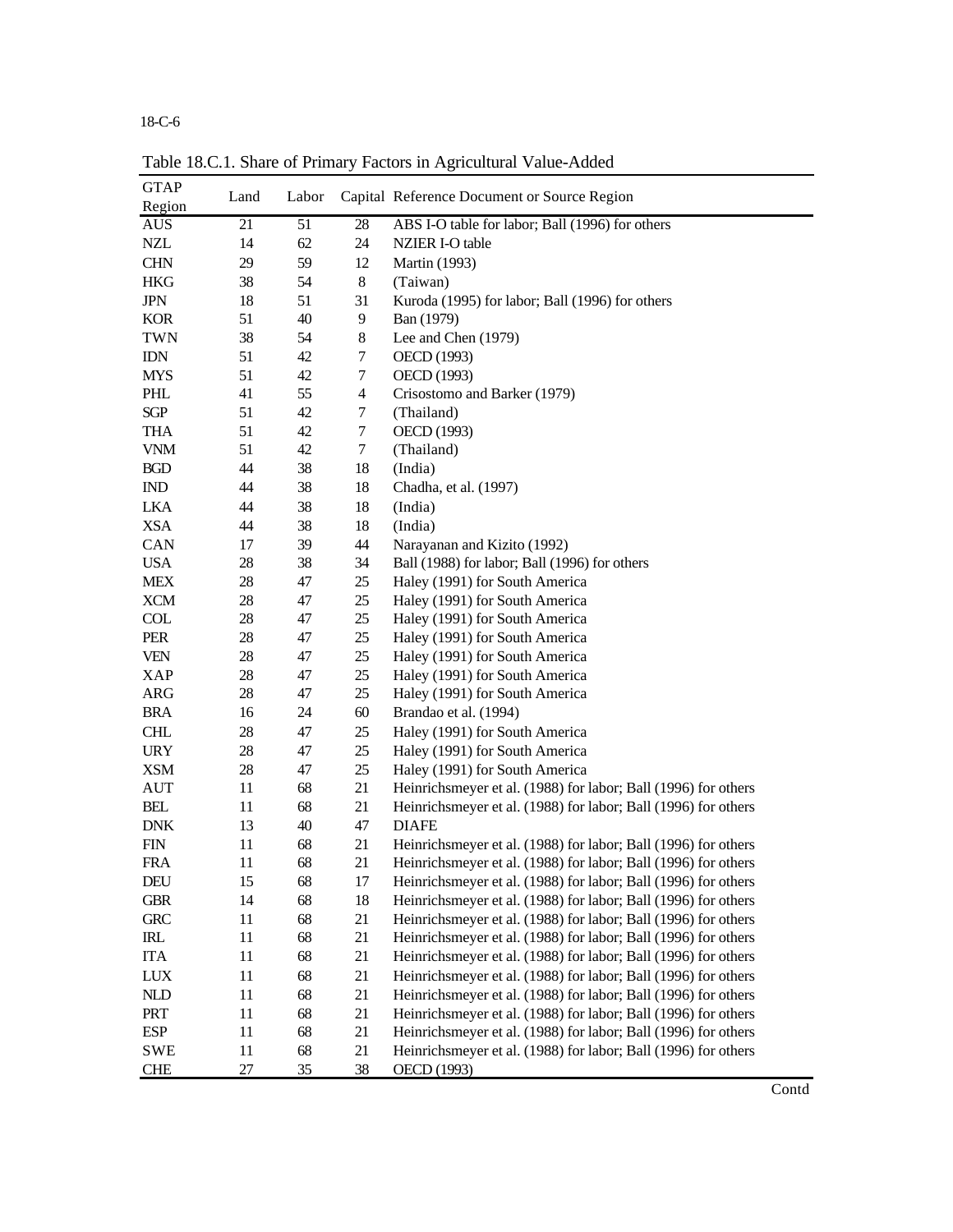| <b>GTAP</b> | Land | Labor |    | Capital Reference Document or Source Region |
|-------------|------|-------|----|---------------------------------------------|
| Region      |      |       |    |                                             |
| <b>XEF</b>  | 27   | 35    | 38 | OECD (1993)                                 |
| <b>HUN</b>  | 35   | 53    | 12 | OECD (1993)                                 |
| POL         | 35   | 53    | 12 | OECD (1993)                                 |
| <b>XCE</b>  | 35   | 53    | 12 | OECD (1993)                                 |
| <b>XSU</b>  | 28   | 60    | 12 | OECD (1993)                                 |
| TUR         | 11   | 57    | 32 | Haley (1991) for MEA                        |
| <b>XME</b>  | 11   | 57    | 32 | Haley (1991) for MEA                        |
| <b>MAR</b>  | 11   | 57    | 32 | Haley (1991) for MEA                        |
| <b>XNF</b>  | 11   | 57    | 32 | Haley (1991) for MEA                        |
| <b>BWA</b>  | 15   | 40    | 45 | (Rest of SACU)                              |
| <b>XSC</b>  | 15   | 40    | 45 | <b>Masters</b> (1994)                       |
| MWI         | 15   | 60    | 25 | (Zimbabwe)                                  |
| MOZ         | 15   | 60    | 25 | (Zimbabwe)                                  |
| TZA         | 15   | 60    | 25 | (Zimbabwe)                                  |
| ZMB         | 15   | 60    | 25 | (Zimbabwe)                                  |
| ZWE         | 15   | 60    | 25 | <b>Masters</b> (1994)                       |
| <b>XSF</b>  | 15   | 60    | 25 | (Zimbabwe)                                  |
| <b>UGA</b>  | 12   | 72    | 16 | Haley (1991) for Sub-Saharan Africa         |
| <b>XSS</b>  | 12   | 72    | 16 | Haley (1991) for Sub-Saharan Africa         |
| <b>XRW</b>  | 46   | 44    | 10 | OECD (1993)                                 |

Table 18.C.1. Share of Primary Factors in Agricultural Value-Added (Continued)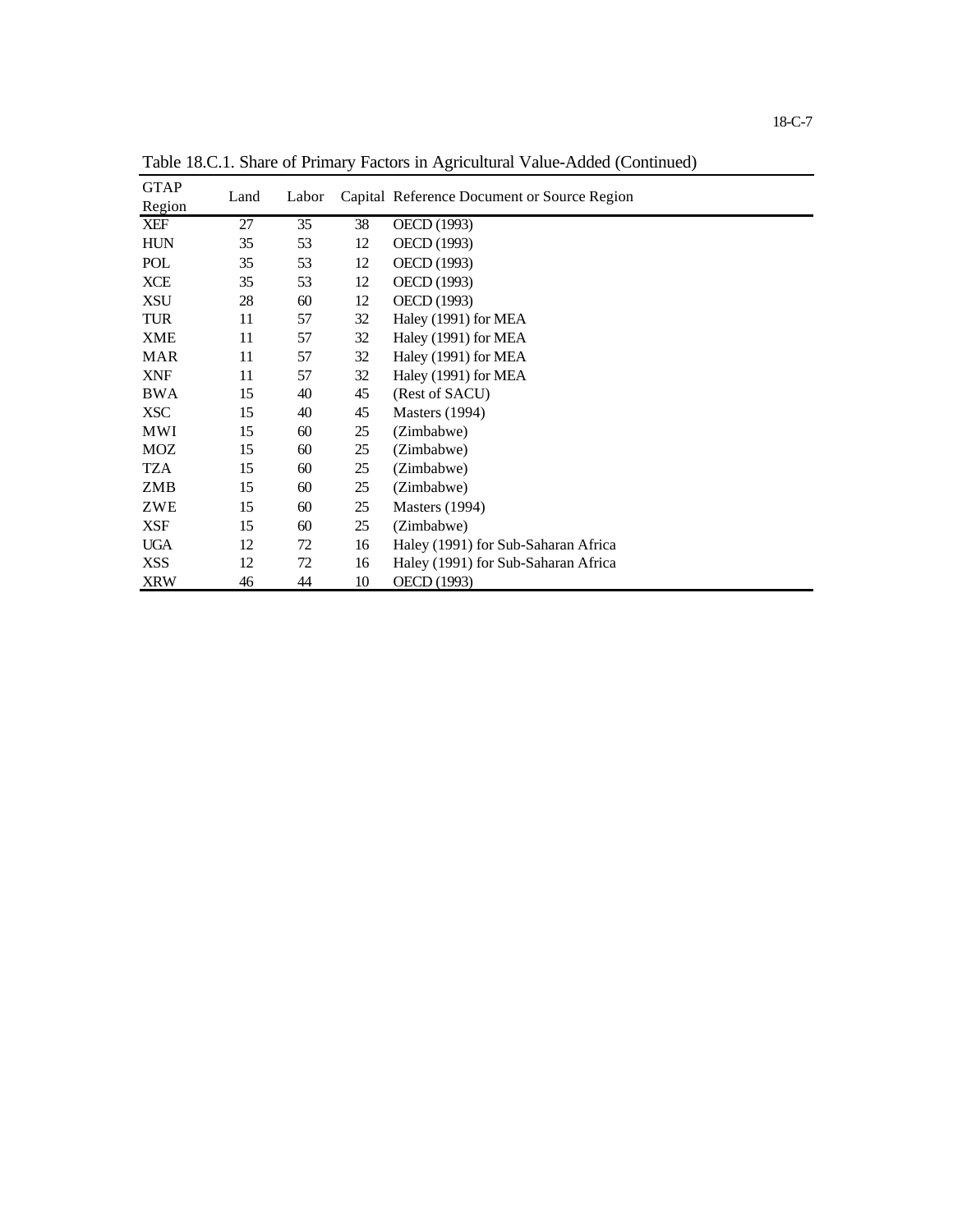#### *References*

- Arndt, C. and K.R. Pearson. 1996. "Implementing Systematic Sensitivity Analysis Using GEMPACK," GTAP Technical Paper #3, Center for Global Trade Analysis, Purdue University: http://www.agecon.purdue.edu/gtap/techpapr/index.htm.
- Ball, V.E. 1988. "Modeling Supply Response in a Multiproduct Framework," *American Journal of Agricultural Economics*, 70(4):813-25.Ball, V.E. 1996. unpublished worksheets, personal communication, April 30.
- Ban, Sung Hwan. 1979. "Agricultural Growth in Korea, 1918-1971," Chapter 4 in Y. Hayami, V.W. Ruttan, and H.M. Southworth, *Agricultural Growth in Japan, Korea, and the Philippines*, East-West Center.
- Brandão, A.S.P., T.W. Hertel, A. Campos. 1994. "The Implications of International Agricultural Trade Liberalization for Brazilian Agriculture," in I. Goldin, O. Knudsen, and A.S. Brandao, (eds.), *Modeling Economy-Wide Reforms Development Centre of the Organization for Economic Co-Operation and Development*. Paris: Chapter 4, pp 193-222.
- Campbell, H.F. 1996. "Prospects for an International Tuna Resource Owner's Cartel," *Marine Policy,* vol. 20, no.5, pp. 419-427.Catimel, Jerome. 1996. "Econometric Estimation of Canadian Softwood Timber Supply Curves: An Exploratory Analysis," Research Note No. 41, Canadian Forest Service, April.
- Chadha, Rajesh, Sanjib Pohit, Alan V. Deardorff and Robert M. Stern. 1998. *The Impact of Trade and Domestic Policy Reforms in India: A CGE Modeling Approach*, The University of Michigan Press, Ann Arbor.
- Crisostomo, C. and R. Barker. 1979. "Agricultural Growth in the Philippines, 1948-1971," Chapter 5 in Y. Hayami, V.W. Ruttan, and H.M. Southworth, *Agricultural Growth in Japan, Korea, and the Philippines*, East-West Center.
- Dimaranan, B. 1998. "Implementing Comparative Static Projections Using GTAP," Forthcoming GTAP Technical Paper, Center for Global Trade Analysis, Purdue University.
- Haley, S.L. 1991. "Capital Accumulation and the Growth of Aggregate Agricultural Production," *Agricultural Economics*, 6:129-157.
- Henrichsmeyer, W. and A. Ostermeyer-Schlöder. 1988. "Productivity Growth and Factor Adjustment in EC Agriculture," *European Review of Agricultural Economics,* 15:137- 54.Hertel, T.W. (Editor). 1997. *Global Trade Analysis: Modeling and Applications*, Cambridge University Press: New York, NY.
- Higgs, P. J. 1986. *Adaptation and Survival in Australian Agriculture*, Oxford University Press.
- Kuroda, Y. 1995. "Labor Productivity Measurement in Japanese Agriculture, 1956-90," *Agricultural Economics*, 12:55-68.